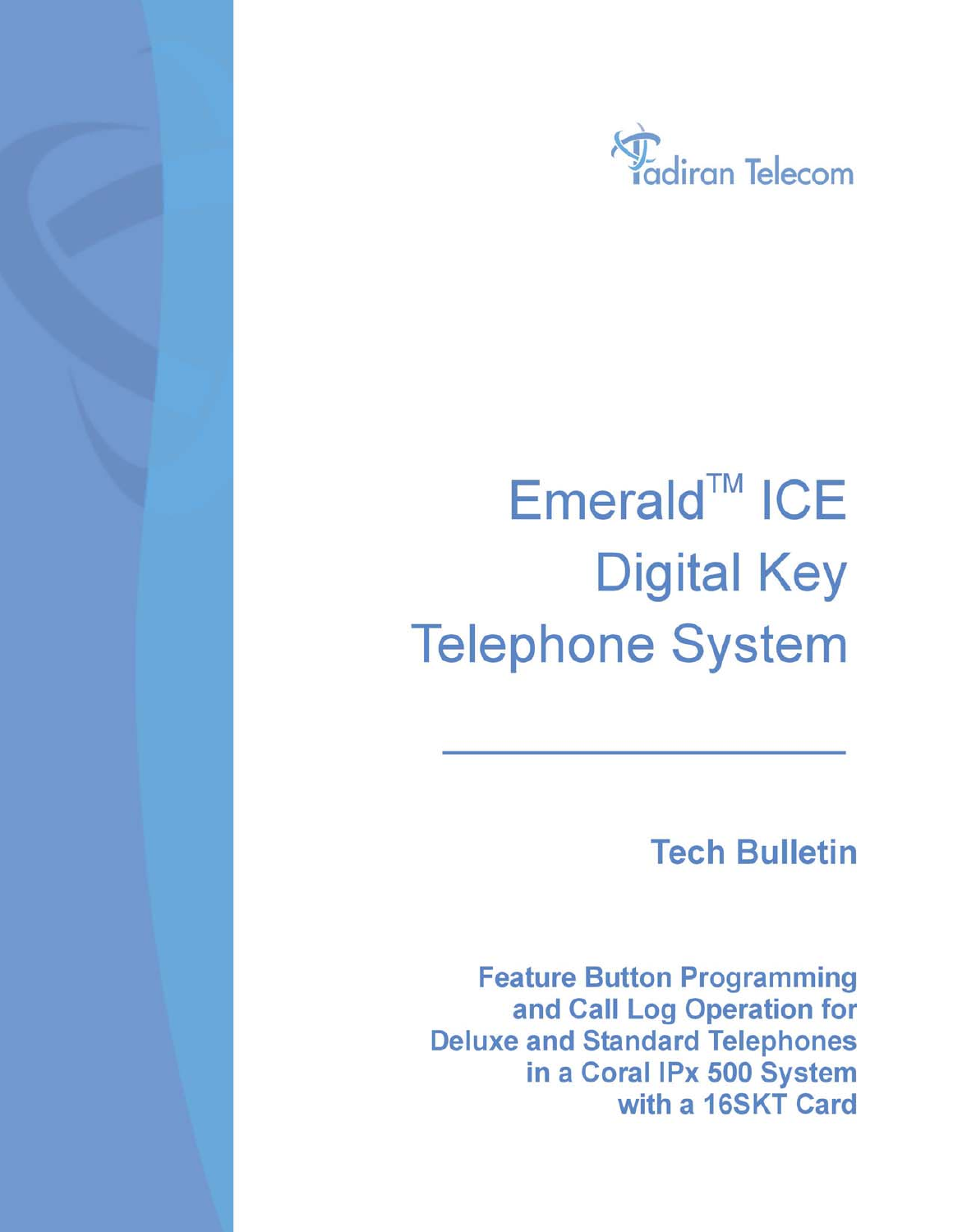# <span id="page-1-0"></span>**Scope**

This document describes the operation of the 28‐Button Emerald™ ICE Deluxe Telephone Set and 14‐Button Emerald ICE Standard Telephone as configured in a Coral IPx 500 system using a 16SKT card.

Since the IPx 500 is used, a Coral version of 14.67.34 or higher must be used.

The [Figure](#page-1-0) 1 below shows the Emerald ICE 28‐Button Deluxe Telephone set buttons and their functions for programming use and for the purpse of programming the feature buttons. The functions of the buttons have small differences from those of the Deluxe Telephone Set used within the Emerald ICE Digital Key system.

Four function buttons on the telephone are reserved for special functions. A toggle button expands the number of programmable buttons from 24 to 48.



**Figure 1. Emerald ICE Deluxe Telephone Set**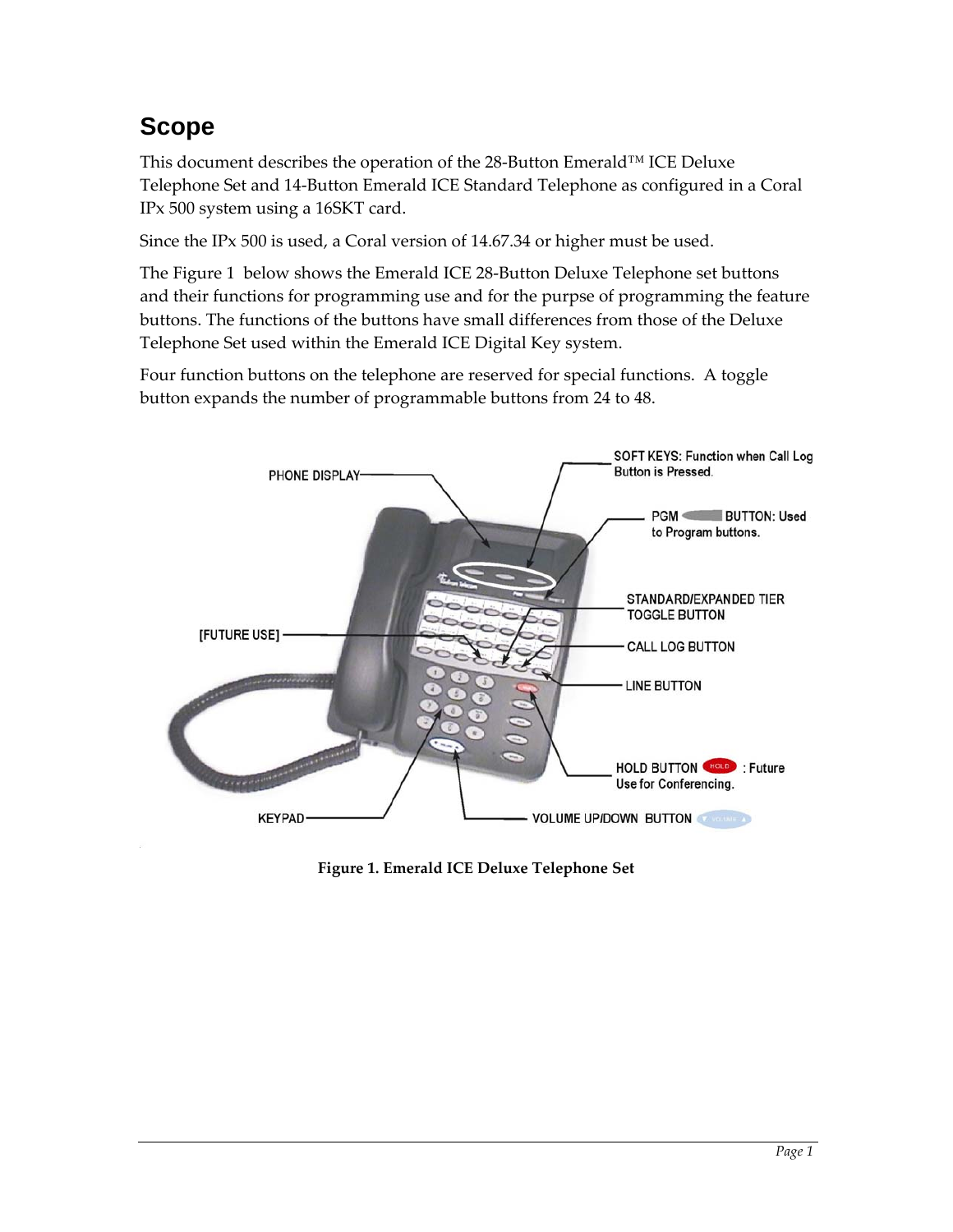<span id="page-2-0"></span>[Figure](#page-2-0) 2 below shows the Emerald ICE 24‐Button Standard Telephone set buttons and their functions for programming use.

All of the Feature Buttons can be programmed.



**Figure 2. Emerald ICE Standard Telephone Set**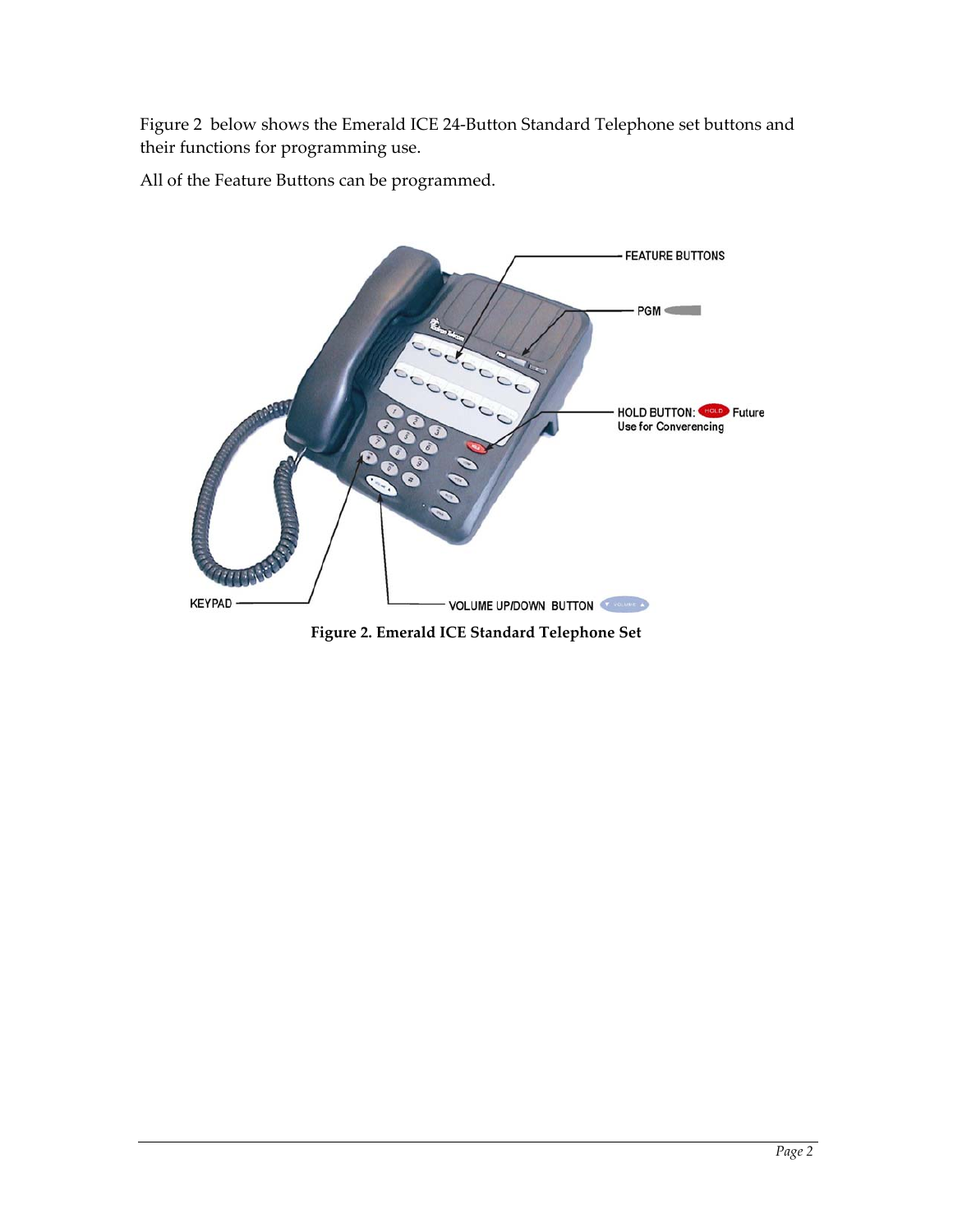## <span id="page-3-0"></span>**Feature Button Numbering**

The Feature Buttons on the Deluxe Telephone Set are numbered in the following order.

In [Figure](#page-3-0) 3 below, the feature button numbers are colored in "red" and in "green". The 'red" numbers indicate the numbers of the **Basic** programmable 24 buttons on the Deluxe Telephone Set. The LED's on the buttons will illuminate in "RED". When the button indicated is toggled, the the Feature Buttons are expanded, and act much in the same manner as a DSS unit. An **Expanded Tier** of another 24 programmable buttons becomes available. When the **Expanded Tier** is selected the LED's on those buttons will illuminate in "GREEN". This allows expandability from 24 programmable buttons to 48.



RED – **BASIC 24 BUTTON NUMBERS** GREEN – **EXPANDED TIER NUMBERS**

In [Figure](#page-3-0) 4 below, the numbers of the programmable buttons on the 14‐button Standard Telephone set are labeled.



**Figure 4. Standard Telephone Feature Buttons**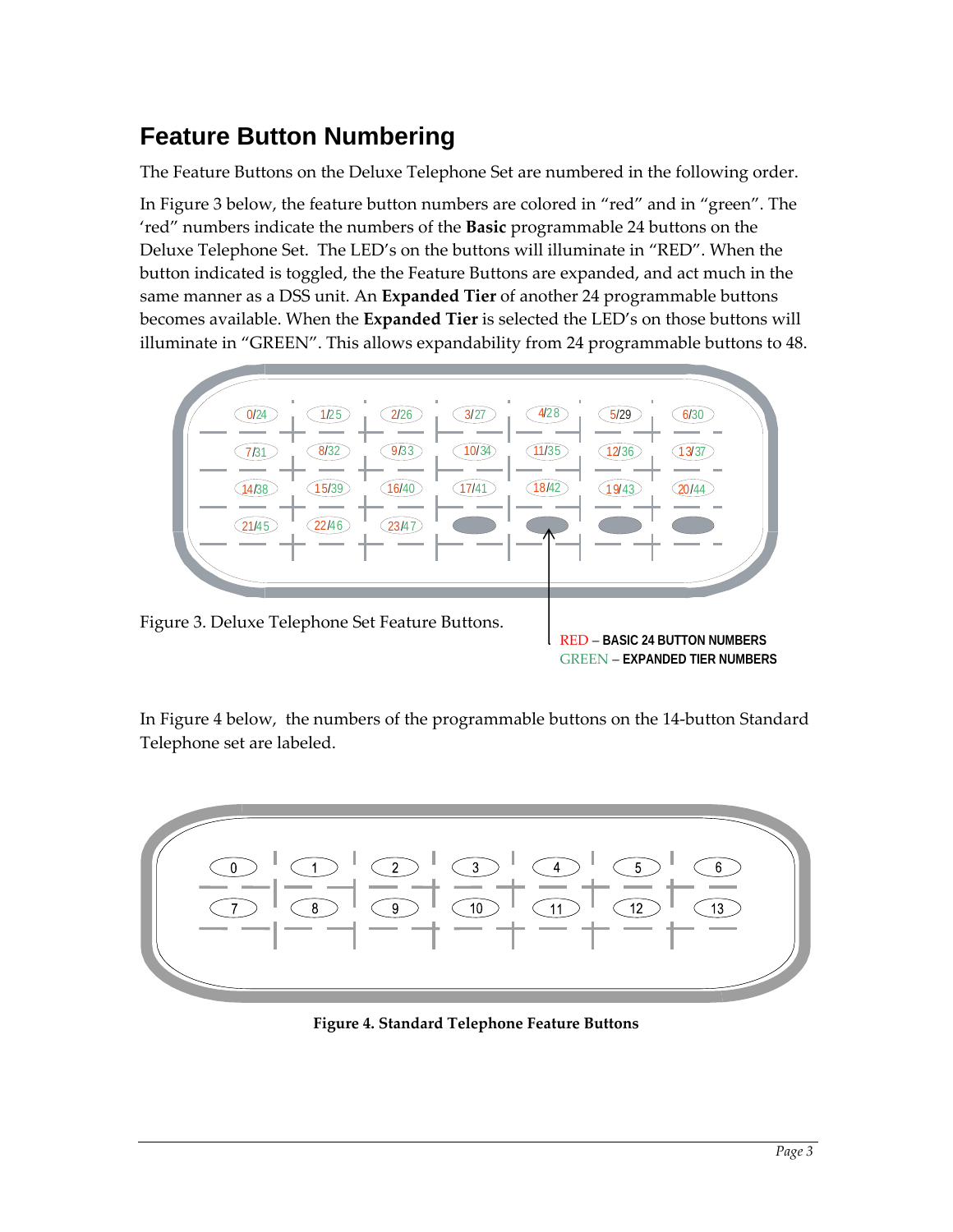## **Button Programming**

The Emerald ICE Deluxe and Standard Telephone sets allow you to program buttons with all of the Coral feature codes that are used with FlexSet Telephones. The buttons may be assigned to directly access other Coral stations, station groups, trunks, trunk groups, or system features. Several dial commands in a series may be programmed under one key for one‐button speed dialing, voice response and voicemail system access and other complex dialing patterns.

## *Deluxe Telephone*

Proceed with the following to program a button on the Emerald ICE Deluxe Telephone Set. Refer to [Figure](#page-3-0) 3 on for button location.

Access the button programming in *either* of the following two ways:

#### **Using the PGM Button:**

- 1. Using the toggle button shown in [Figure](#page-3-0) 3, select either the BASIC or the EXPANDED tier of programmable buttons.
- 2. Press the Program Button  $($  ). The following will be displayed:



#### **Using #139:**

1. Press **#139**. The following will be displayed:



Proceed with the following after accessing the button programming:

2. Press the button to be programmed. The following will be displayed:



If a feature code, trunk line or station number has been previously been programmed for the button, it will be displayed. To see the actual feature code programmed, press the Program Button  $($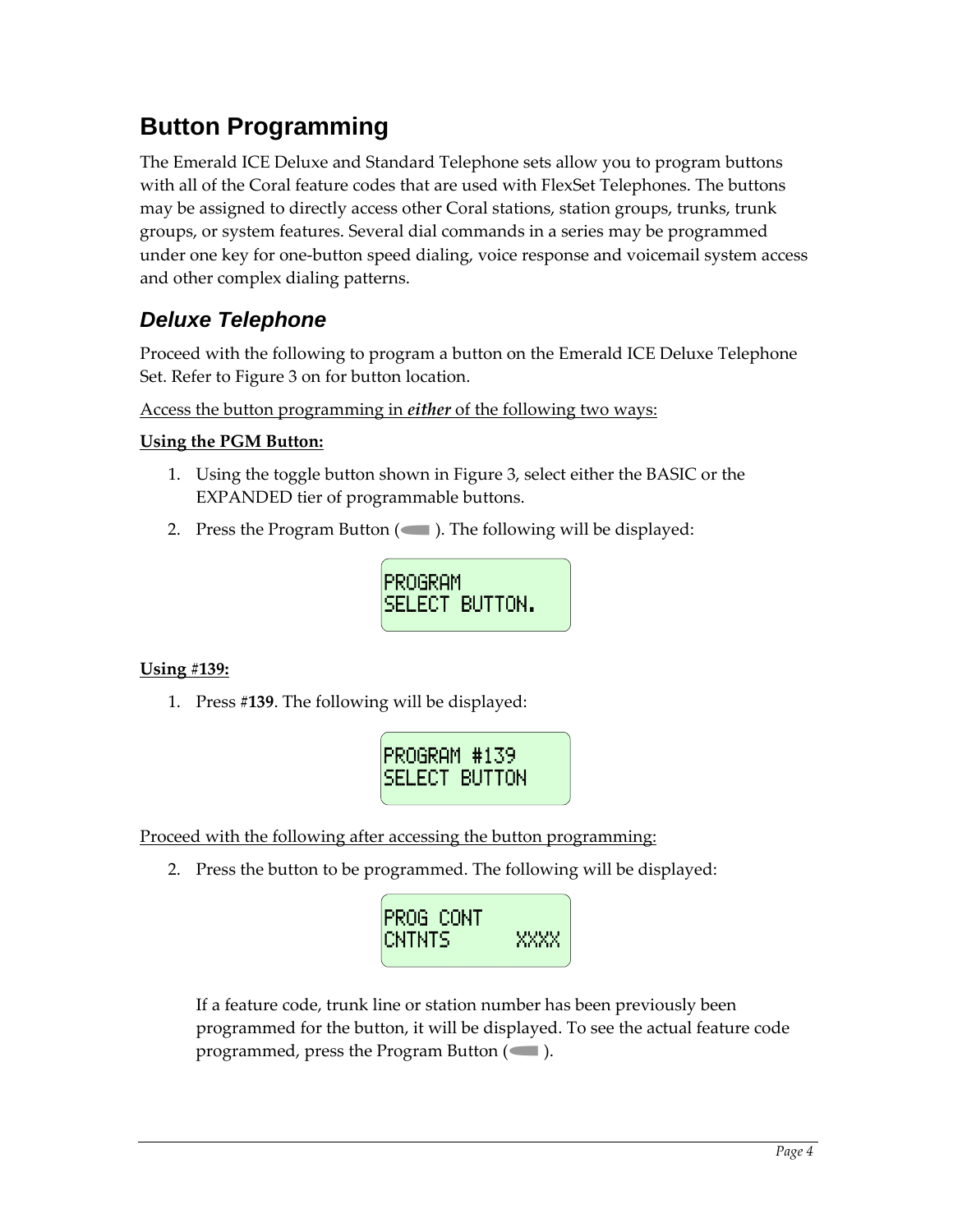- 3. Enter the feature code desired. If a button has been previously programmed, programming a new feature code will overwrite the existing programming. Refer the the *FlexSet 120, 120L, 120D, 280 & 280 User Guide* for a listing of features and feature codes.
- 4. Press the programmed button again.
- 5. Press the SPKR key or press and release the hook switch.

### *Standard Telephone*

Proceed with the following to program a button on the Emerald ICE Standard Telephone Set. Refer to [Figure](#page-3-0) 4 for button location.

- 1. Press  $\#139$  or the Program Button ( $\Box$ ).
- 2. Press the button to be programmed.
- 3. Enter the feature code desired. If a button has been previously programmed, programming a new feature code will overwrite the existing programming. Refer the the *FlexSet 120, 120L, 120D, 280 & 280 User Guide* for a listing of features and feature codes.
- 4. Press the programmed button again.
- 5. Press the  $\left($  SPKR  $\right)$  key or press and release the hook switch.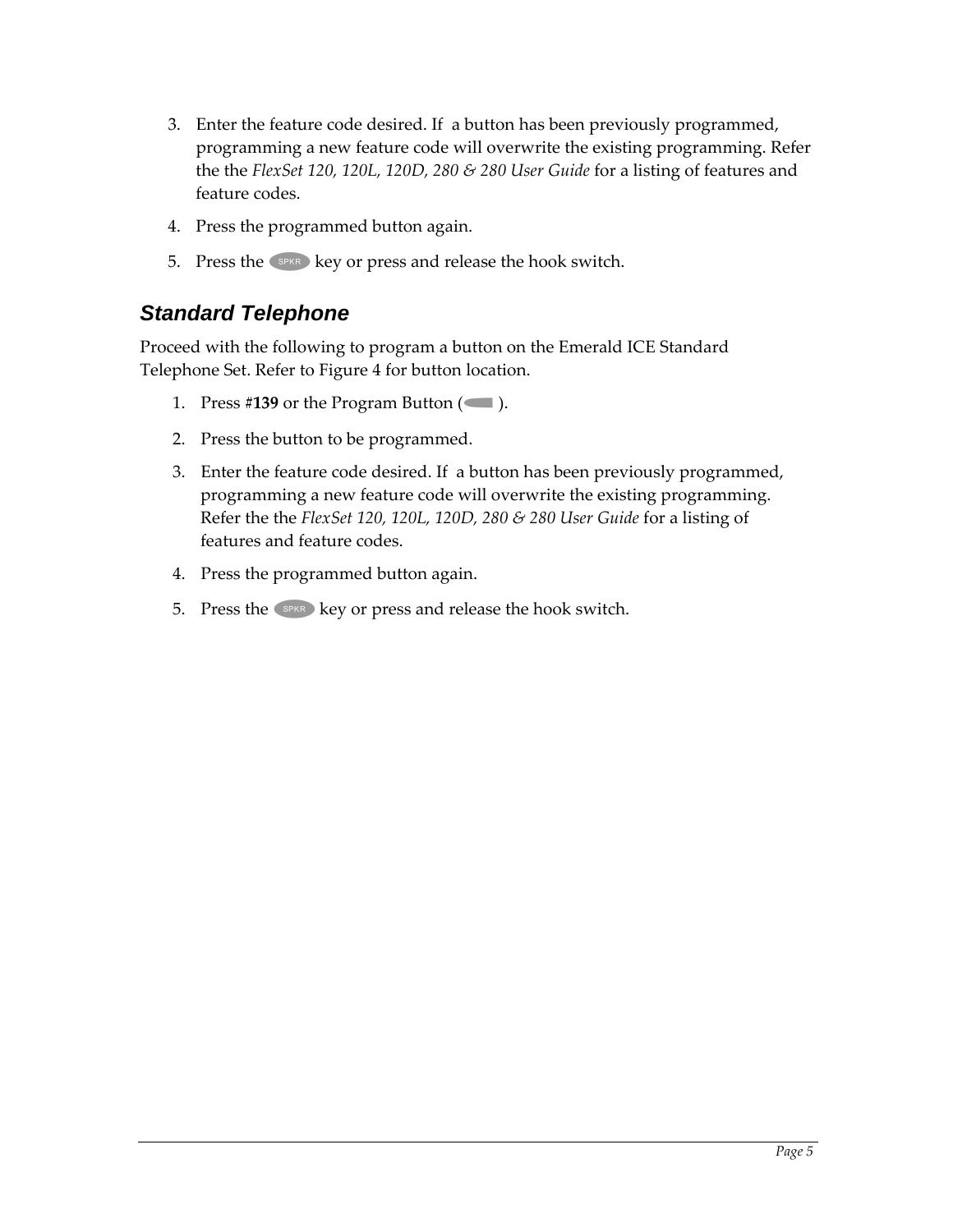## <span id="page-6-0"></span>**Utilizing the Call Log and Caller ID Features**

Call Log and Caller ID information is displayed on the Deluxe Telephone Set display area. A maximum of 20 calls can be maintained within the call log. [Figure](#page-6-0) 5 below shows the flow of Call Log screens and functions.



**Figure 5. Utilizing the Call Log and Caller ID with Deluxe Telephone Set**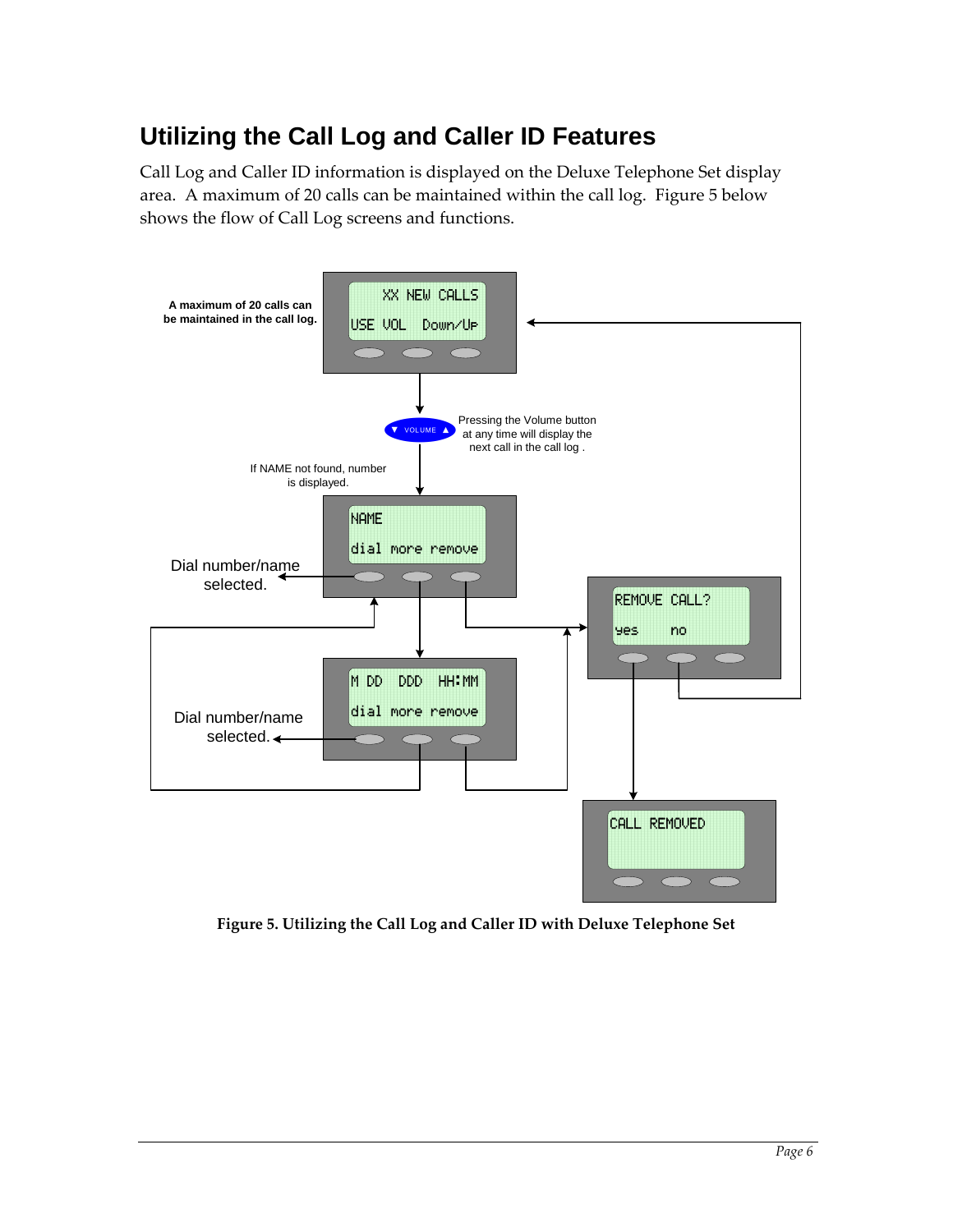## *Viewing the Call Log*

Viewing Call Log information on the Deluxe Telephone Set requires the use of the **V** VOLUME  $\bullet$  button to scroll through the calls or the softkeys beneath the display options  $\circ$   $\circ$  )to select those options for the call log entry.

1. Press the Call Log Button on the Deluxe Telephone Set. Refer to [Figure](#page-1-0) 1 for the location. The following will be displayed.



If you have previously reviewed new calls or there are no calls in the call log, the display will show  $\Theta$  NEW CALLS. You can review new calls or older calls in the call log by pressing the Volume button up or down to display that calls in that are maintained in sequence.

2. Press the Volume button at any time will display the next or previous call in the call log. The following will be displayed:

| <b>NAME</b> | dial more remove |
|-------------|------------------|
|             |                  |

If a Name is not found in the system for the calling extension, the Extension number will be displayed.

- a. Pressing the softkey beneath  $\exists i \exists l$  will dial the displayed Name or Extension.
- b. Pressing the softkey beneath more will display the envelope information in the following format where;  $\mathbb N$  is the Month,  $\mathbb D \mathbb D$  is the Date,  $\mathbb D \mathbb D$  is the Day of the Week,  $H$  is the hour, and  $M$  is the minute of the call.



Pressing the more button a second time will return to the display shown in Step 2.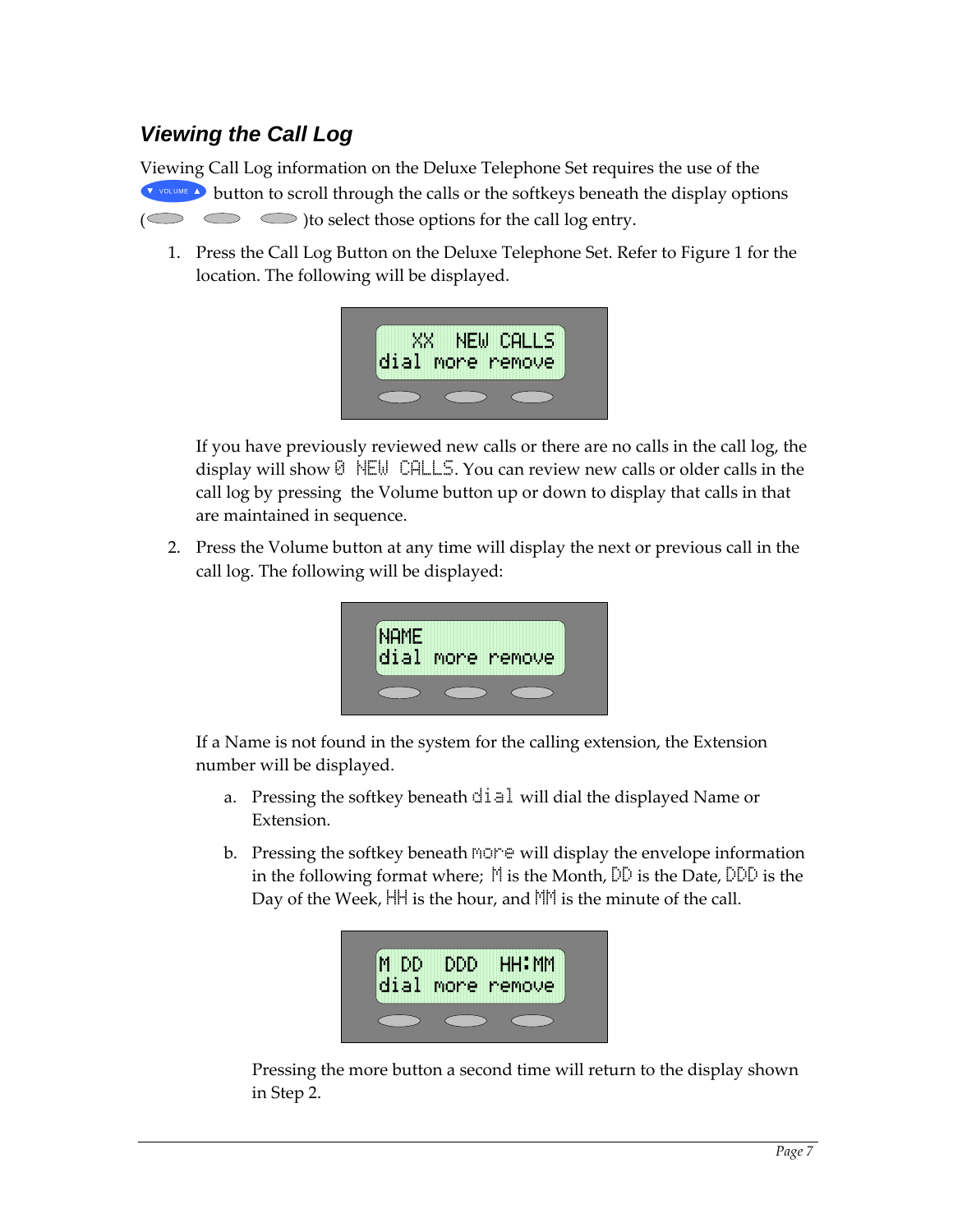c. If remove is selected, a confirmation screen will be displayed as follows:



Pressing  $\equiv$  will remove the call from the Call Log with the following displayed:



Pressing  $\cap$  will return the display to the initial display as shown in Step 1.

# **Coral Setup**

Before using the Deluxe or Standard Telephones with the IPx 500 system, Coral programming changes must be made.

*Trunk Group Definition (TGDEF 0,5,1,0)*

In Trunk Group Definition:

**INCOMING ANI FILTERS**  $(Y/N) - Y \rightarrow$  Set the Incoming ANI Filters field to **Y**. The activated ANI will then allow displays on Keysets with CID displays.

**FILTER – 1**  $\rightarrow$  This filter will add a 1 before the number shown on the caller ID. It will not be active unless the **INCOMING ANI FILTERS** field has been set to **Y**.

**NATIONAL –**  $Y \rightarrow$  **Set the <b>NATIONAL CALLING** option to **Y** to allow national calling.

#### *System Features: Station Options (SFE, 2)*

Defines the Routing Destination the system uses in order to make an external call using the directory feature. When dialing out to an external destination defined in the Shared or Personal Directory, the system uses the outside line routing access defined in this parameter.